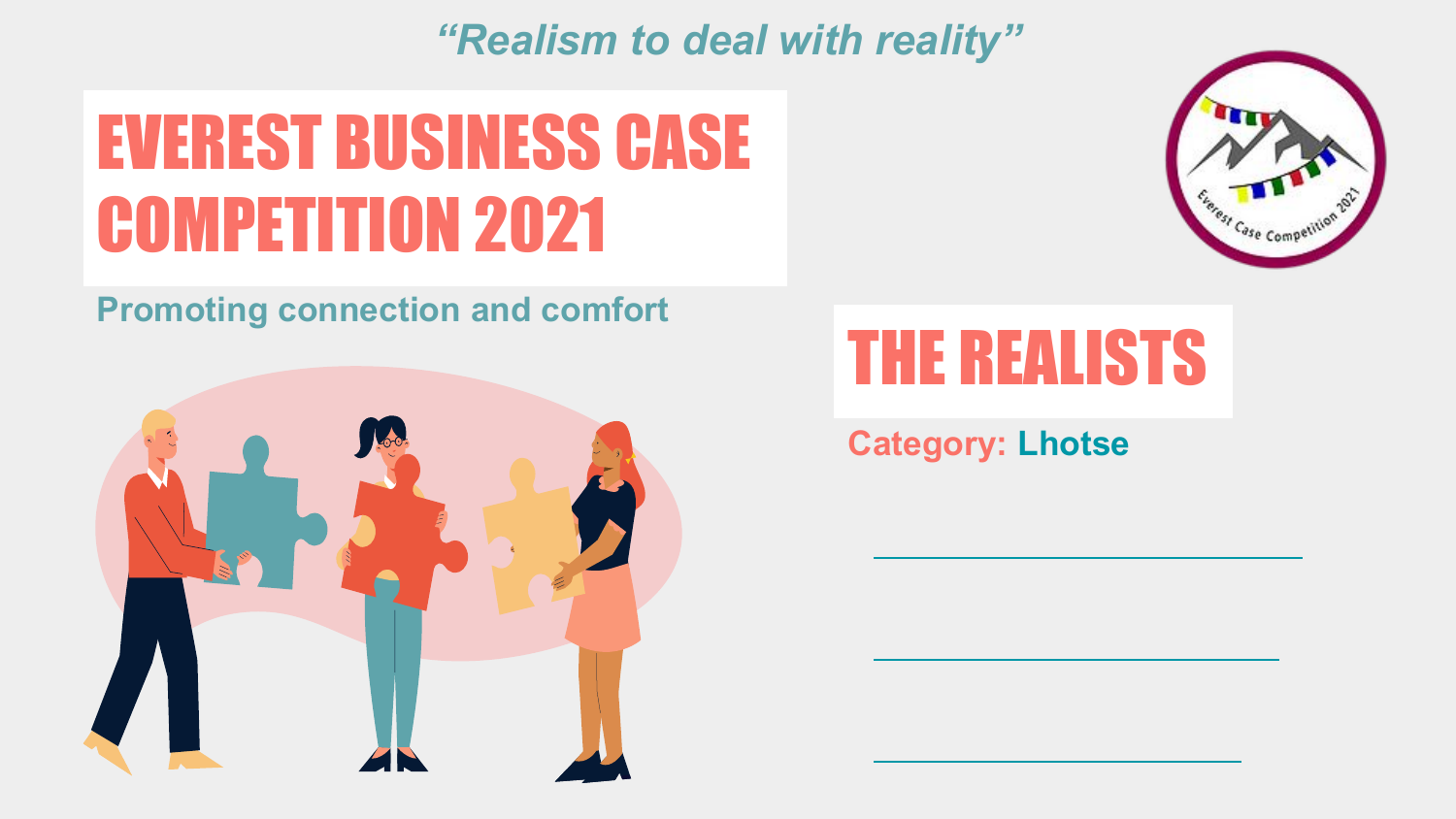# OVERVIEW

### **Long-Term Impacts:**

- **● Greater security in ride sharing industry**
- **● Tootle will be part of a larger market share**
- **● Scaled up Business**
- **● Gain of break-eve n point**
- Established Company in ride sharing industry
- Low profit margin Industry
- **Existence of national and international** competitors

### **Issues**

**Situation**

- Lacking behind in terms of marketing
- User experience unsatisfactory
- Customer's safety concern
- Limited service time

### **Recommendations**

- Extensive marketing via social medias
- Expansion of business
- Providing incentives to customers
- Improving app's interface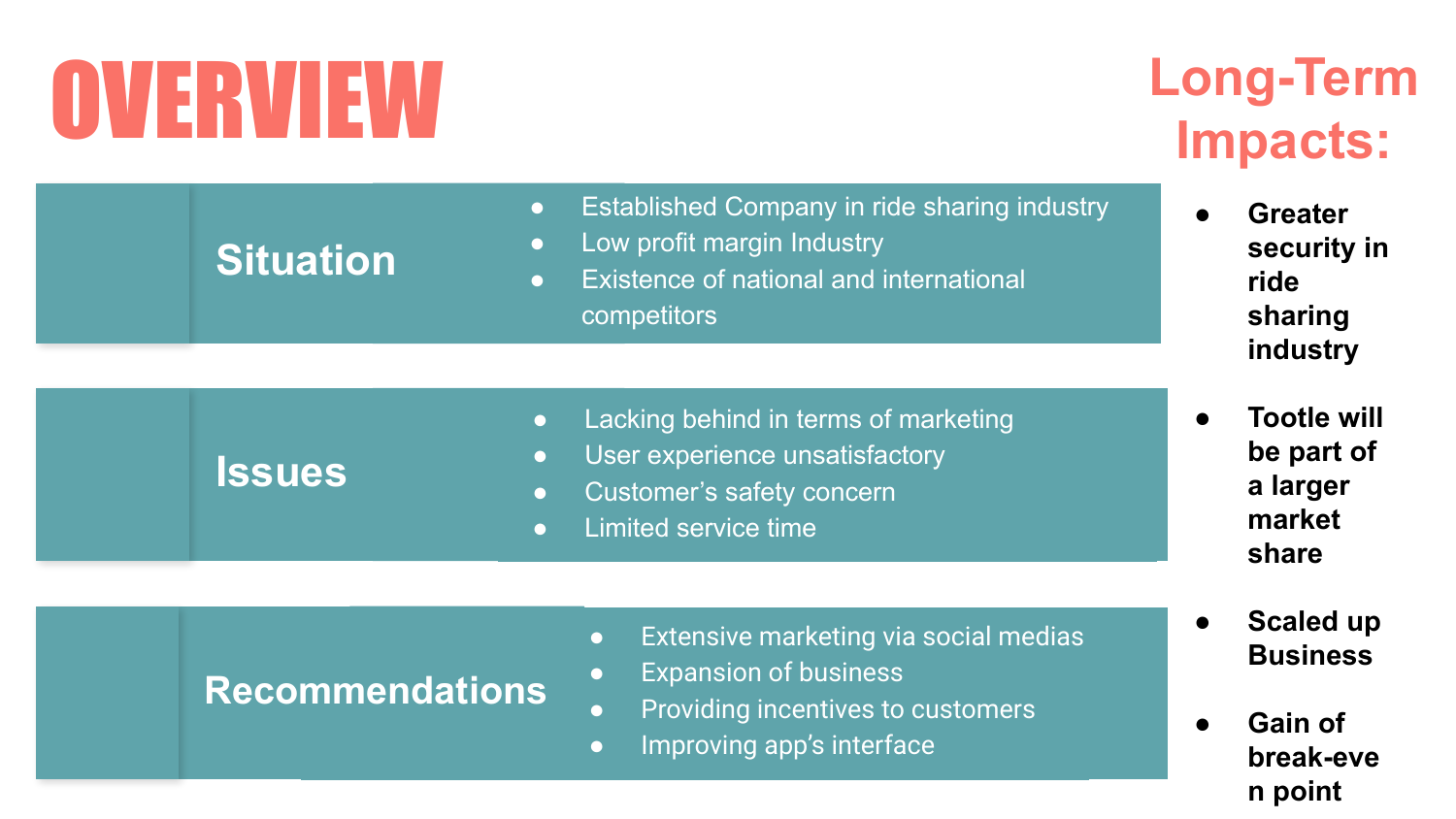# Tootle's Struggle In The Industry



together, we move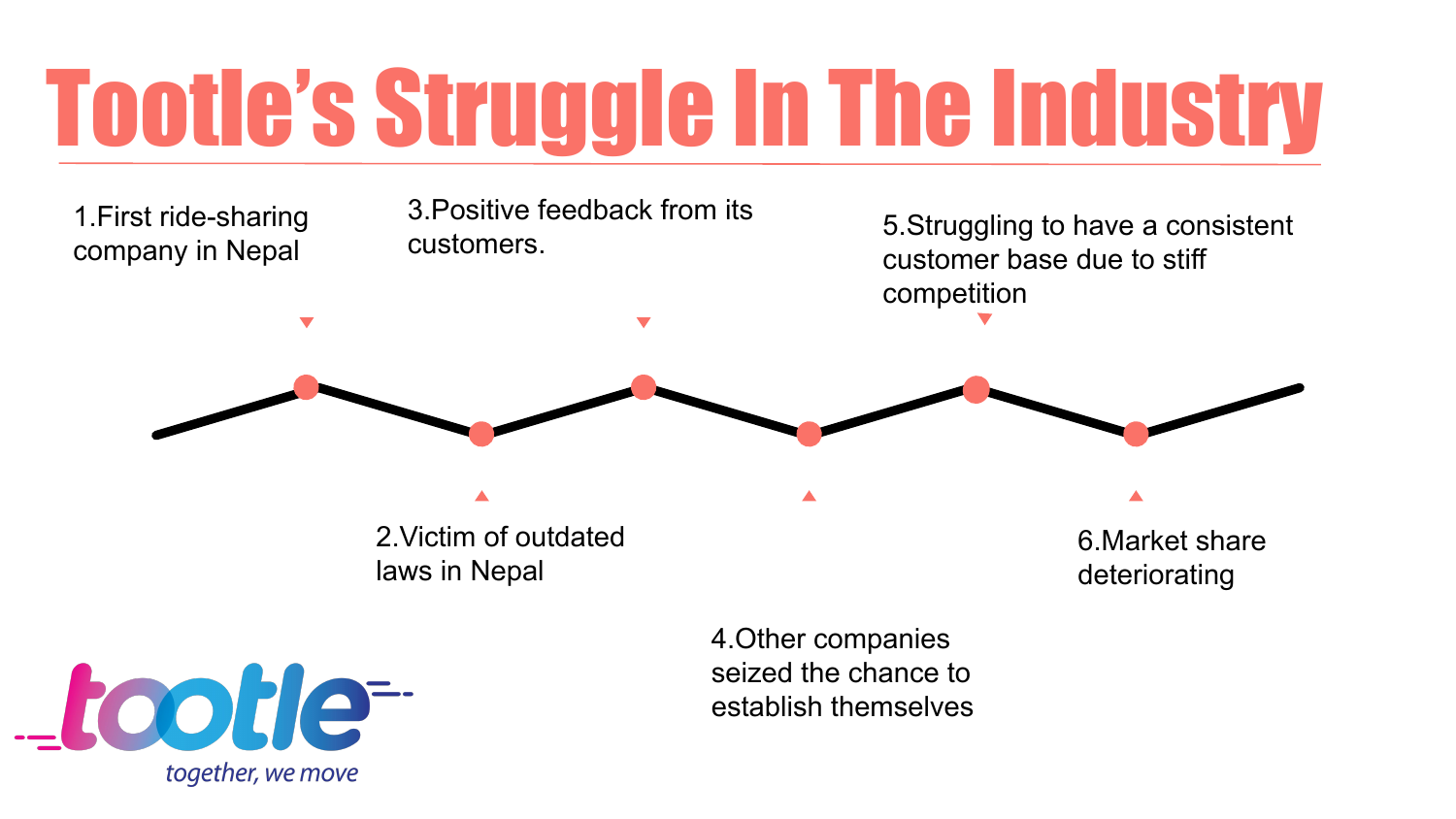#### THE NEED TO FIX THE APP BUGS

- **1. Customer Issues**
- Problem with app interface
- Majority of tootle partners do not respond
- Unlike its competitors, It has a fixed service time i.e 6am to 9pm
- It is expensive as compared to its market rivals



Kadambini Thapaliya

#### $\star \star + + 07/11/2021$

Riders don't respond at all, have tried it many times during emergency situations, none of the time it worked, what is the point of such apps if they don't respond in the needy situation.

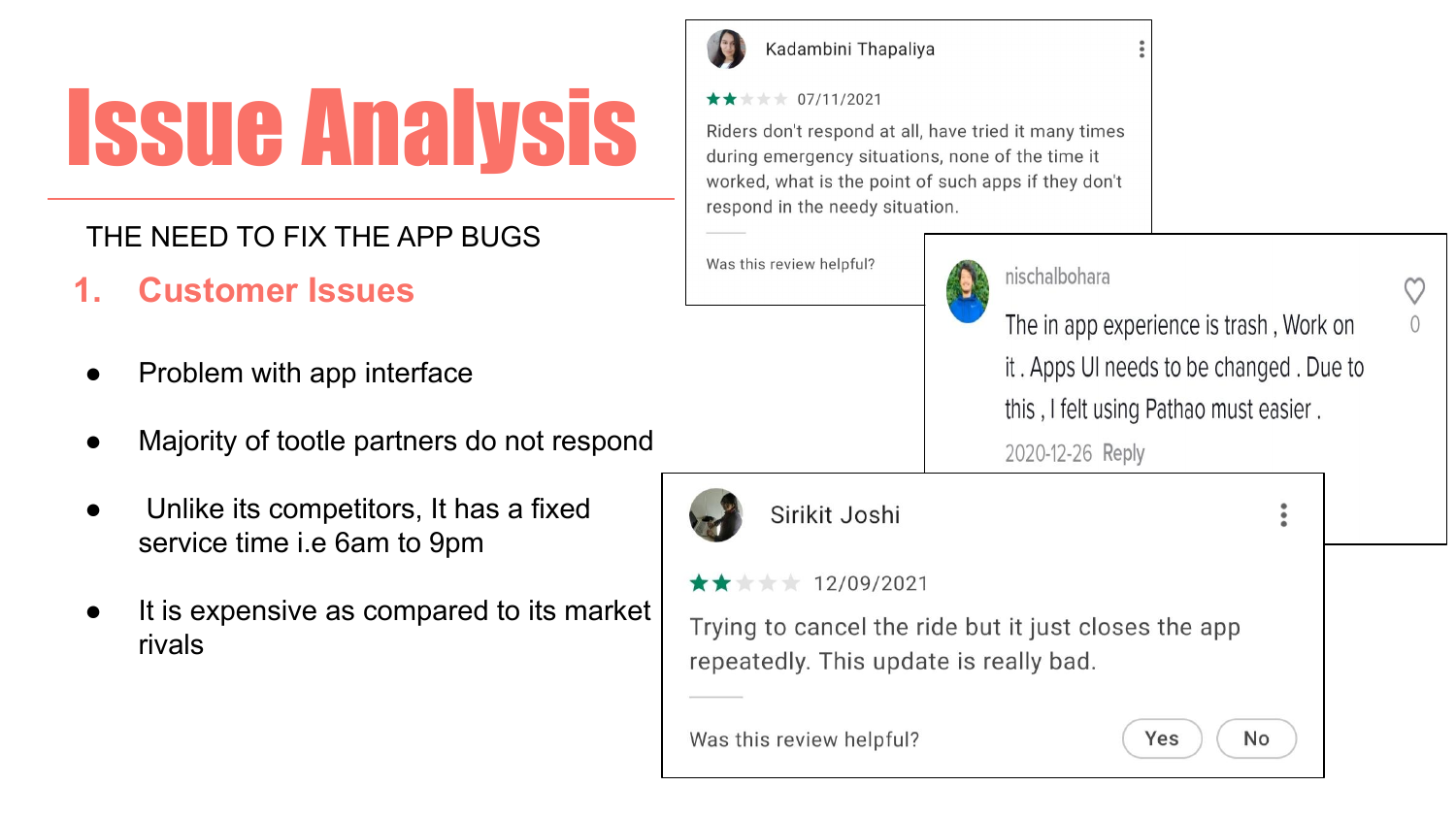### **2. Marketing Issues**

- A very less number of tootle partners are seen wearing the tootle outfit, Risking the potential brand promotion.
- Very less interactions with customers.
- Very less focus given to traditional/digital advertisements.

#### **DECREASING MARKET SHARE DUE TO NO MARKETING**





Comparison between the dress code followed by tootle and pathao rider in their respective ads



**Latest post by tootle on its facebook/instagram pages(30th July)**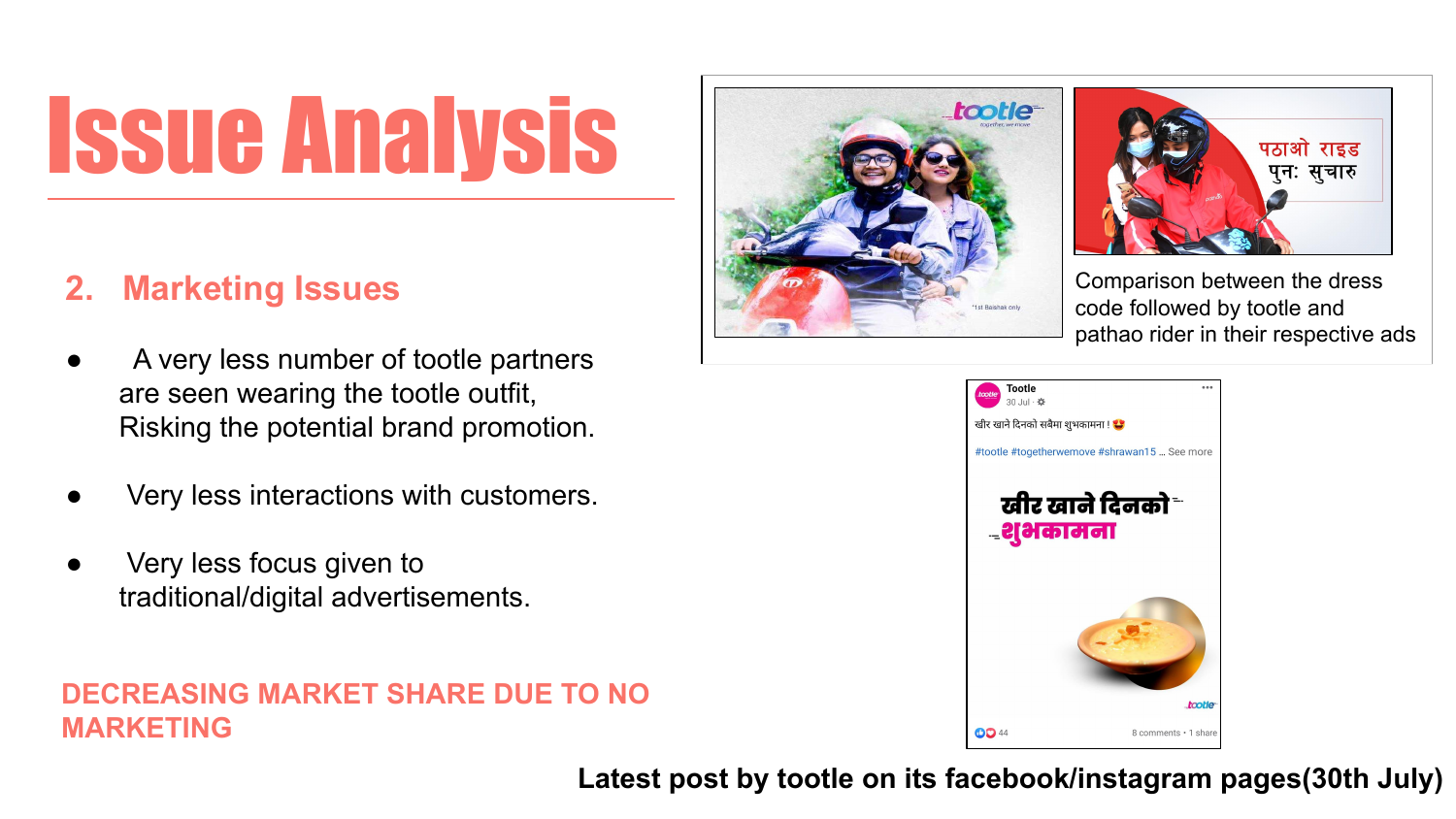Since tootle doesn't follow dynamic pricing, the price per ride is constant each day i.e First 3 km: 60rs/3km Next 3 km: 18 rs/km Further km: 25 rs/km Rider might take longer route so that the price incurred is greater.

### Security issue



#### Sachin Jung Karki

#### $* * * 26/10/2021$

The app doesn't allow to choose path we want to take and the path it takes is always long and inefficient. Most of the riders does not come to pickup due to locations distance. During rain and festivals there is no one to accept request. I am disappointed

Was this review helpful?

Yes No

 $\ddot{\bullet}$ 

- There are no reviews available of the allotted rider
- Without the majority following the dress code, customers are in dilemma as in whether to trust the individual or not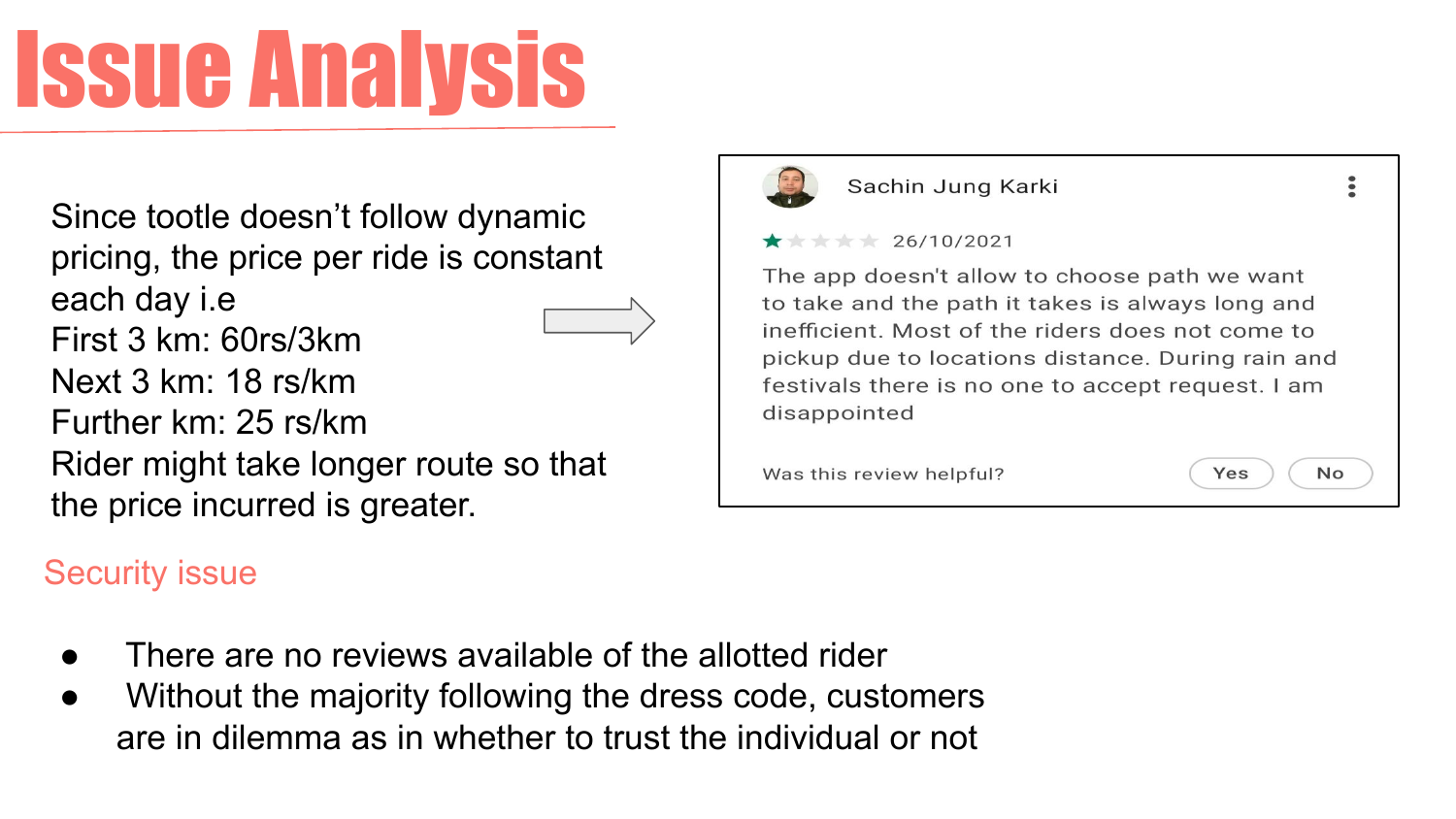### **3. Incentives Issues**

Fewer incentives for riders and customers to choose tootle

### **4. Riders Issues**

- It is difficult for tootle partners to find customer in the map
- Client pick up system is highly criticized
- They need to renew their membership by paying Rs.2000

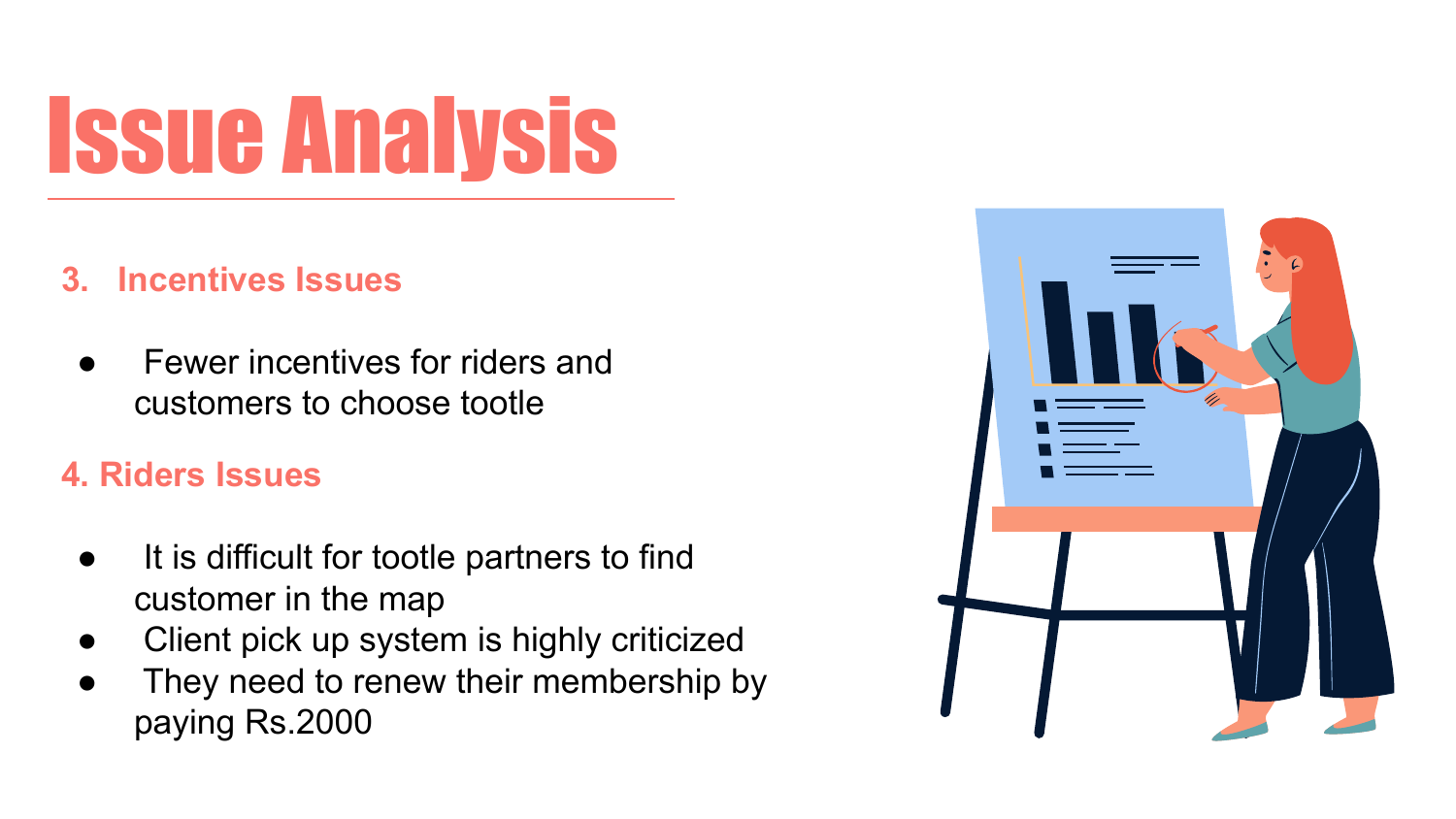# S.W.O.T Analysis

**Strength**

Well established company

Nepali Brand

Solves first-mile and last-mile transit problem

**01**

#### **Weaknesses**

**Very less** marketing

Less active manpower

Limited service time

**02**

### **Opportunities** Highly populated city

Job opportunities

Expansion of business to other parts of Kathmandu

**03**

**Threats Competitive** market

Price sensitive market

International competitor

**04**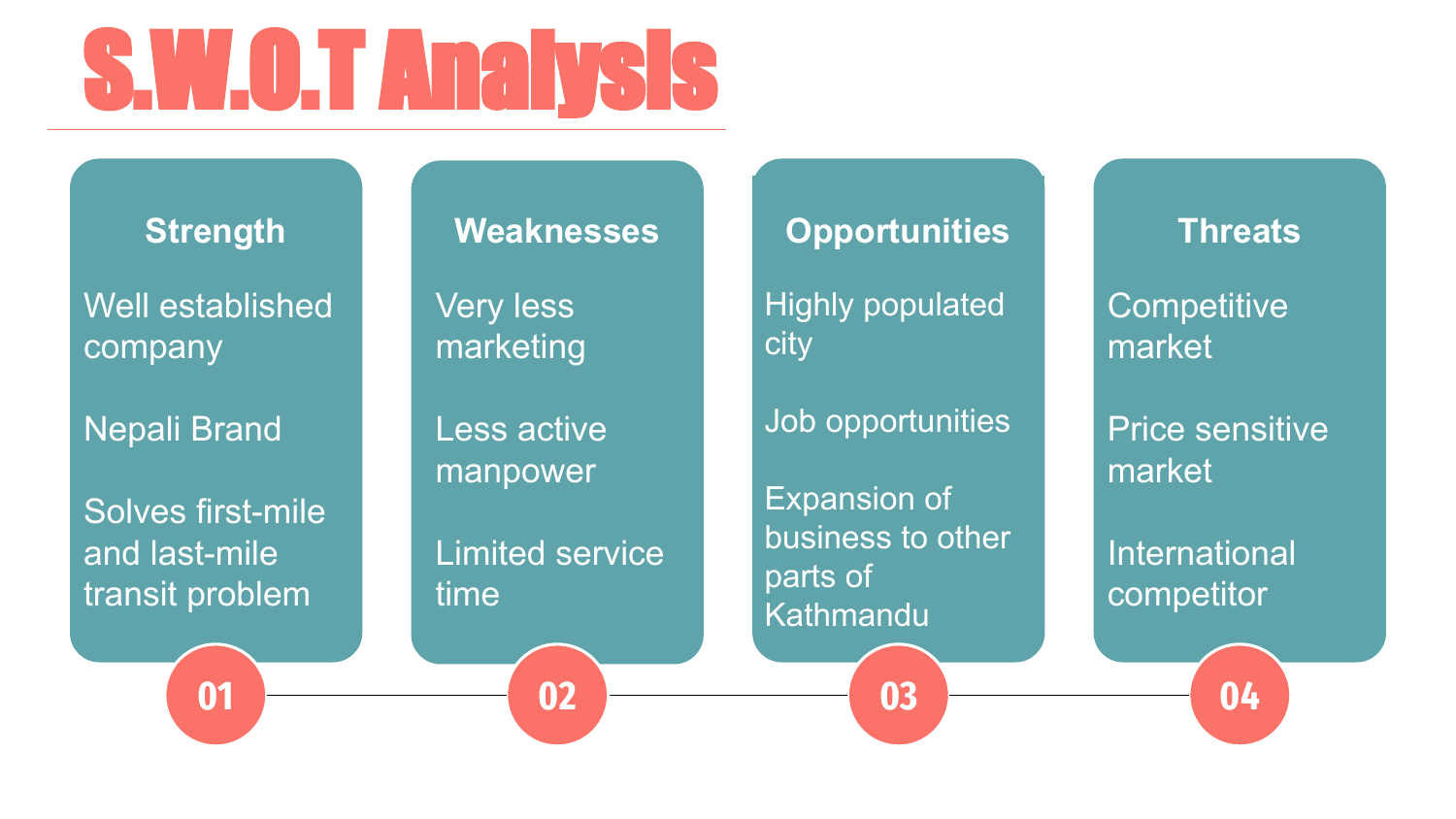# Recommendations:

### **Having Distinctive competence :**

#### **BY HAVING BETTER SECURITY PROVISIONS**

Tootle is about the freedom of movement, freedom could be taken synonymous to security.

With security comes freedom. Thus, tootle can make its place in the market by having the best security provisions for its customers.

#### **HOW?**

Having the options, with access to driver/rider's profile,ratings, reviews and a reliable chat room. Verification of criminal offense from the driver/rider. Having a hotline number for user safety Making all these provisions well known to its customers and potential customers via digital/traditional marketing

#### **WHY?**

Increment of customer base

Creation of safer environment in the ride sharing sector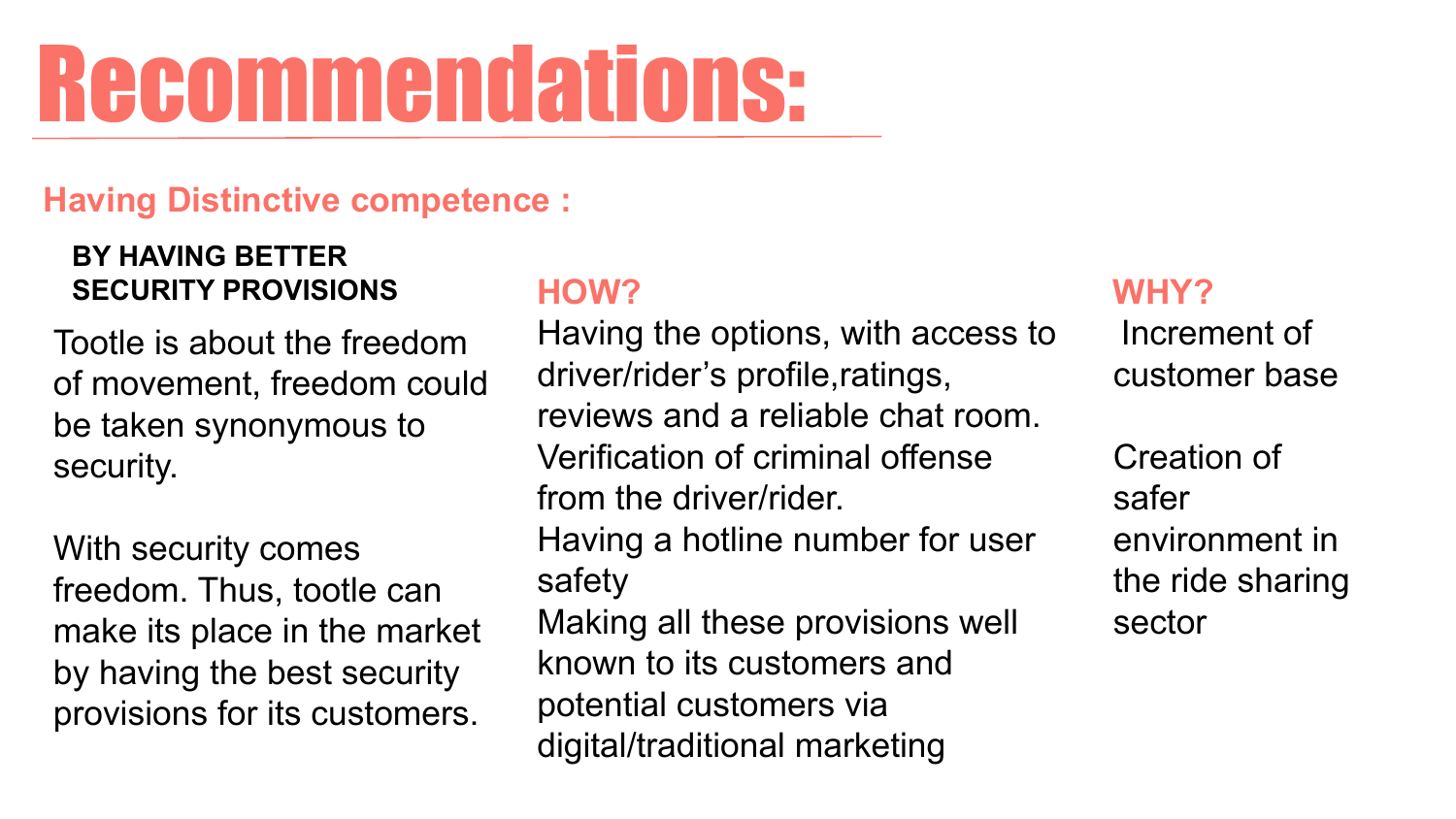## Recommendations:

### **Distinctive competence :**

#### **WHY?**

Tough competition with motorbike and cab services, so tootle can resort to carpooling.

#### Advantages

More vehicle occupancy per kilometre=Less carbon emissions More individuals have access to a means of transport More employment opportunities

#### **Algorithm**

- 1. The passenger makes a request with pickup and destination address given.
- 2. The request is received by all or subset of available drivers, travelling that route.
- 3. The trip cost of all drivers who accept is sent to the passenger, and the passenger gets to negotiate
- 4. The chatbox for user-driver communication.

#### **HOW?**

- **It should be automatic** there shouldn't be any human intervention, users should only specify the required information and select from the options
- **Cost effective** the price scheme should be attractive for passengers
- **It should be distributed** no central authority but only the computational Tasks are performed in the decision making process
- **Options-** there should be options for the passenger and access to the driver's tootle portfolio, with reviews and ratings should be given
- Safety- the passenger should be given an emergency feature in the app, that connects them to a hotline number.
- Furthermore, the drivers should be verified for no criminal offense.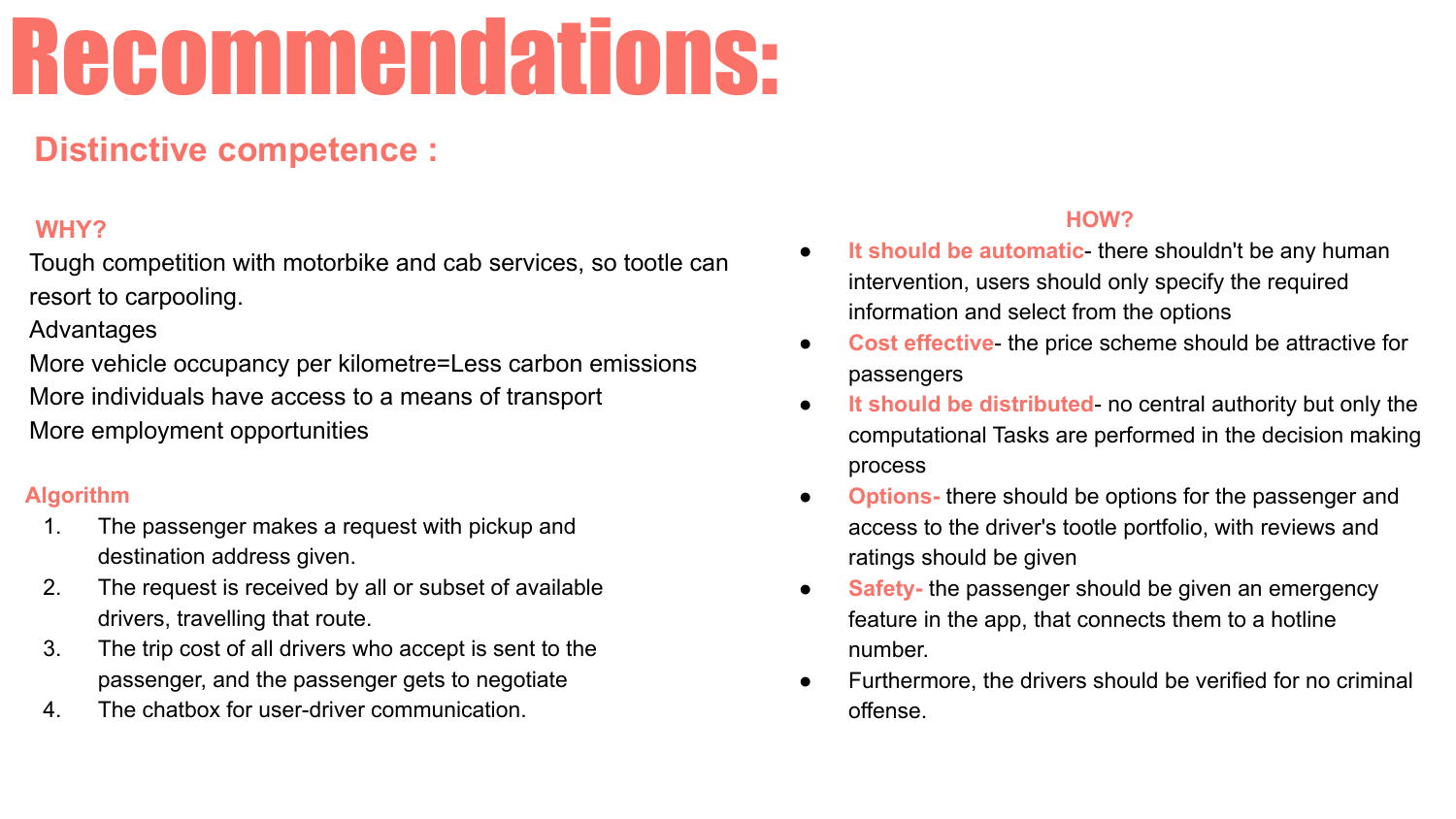## **Recommendations**

| Increasing the service of<br>tootle cabby | -By having more riders from<br>areas with high cab / taxi<br>demand(eg: airport)<br>-Provision of more<br>functions (The having vs.<br>Using Effect) | Disruption of taxi monopoly<br>Helps in reaching the<br>break-even point |
|-------------------------------------------|------------------------------------------------------------------------------------------------------------------------------------------------------|--------------------------------------------------------------------------|
| Change in client pick up<br>system        | By having automated<br>buzzer system which lets<br>the tootle parner know if any<br>customer is around                                               | Helps the service be more<br>efficient                                   |
| Language preference<br>system             | By having Nepali language<br>as an option in the<br>application                                                                                      | Makes the app more<br>inclusive                                          |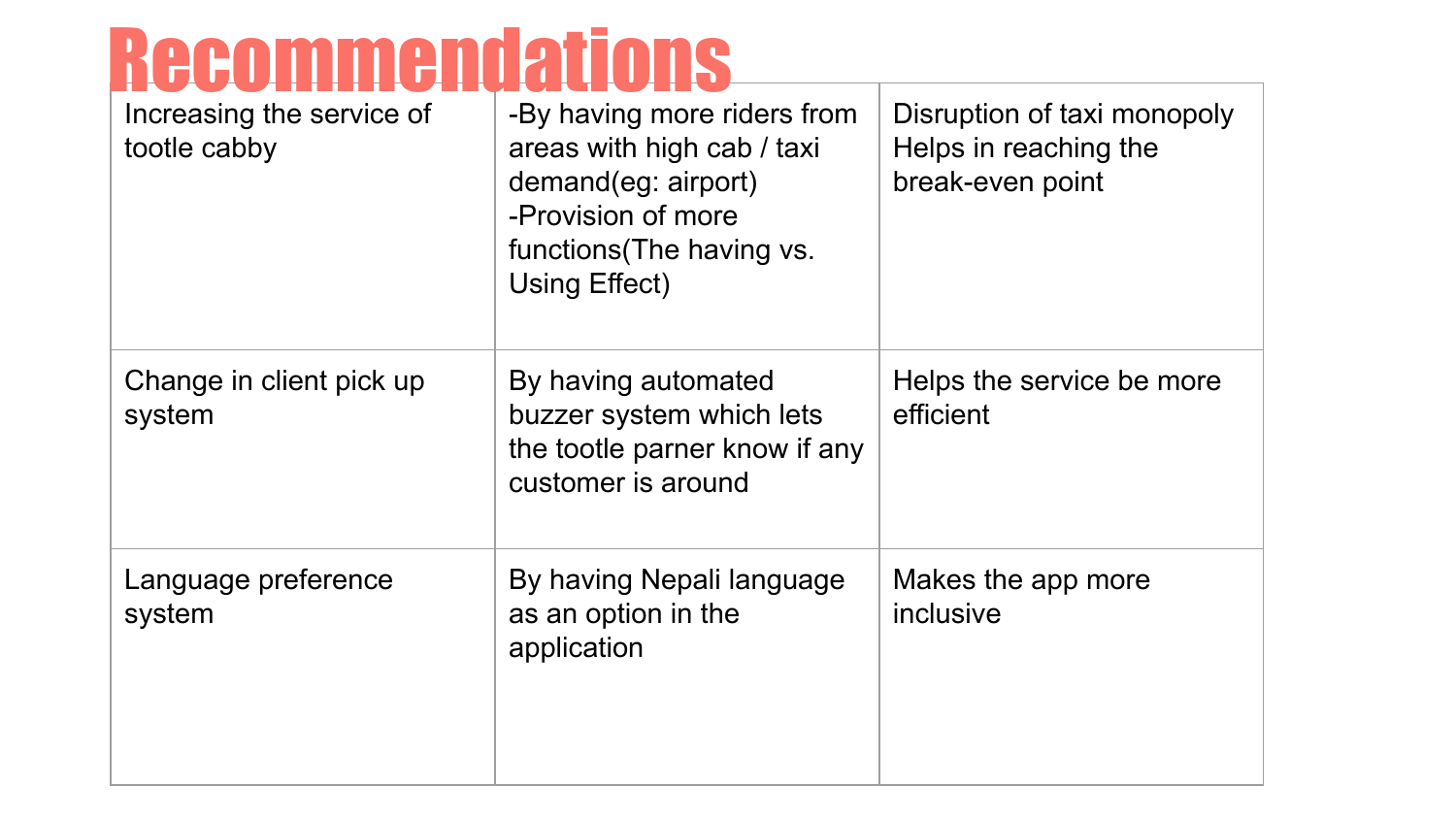# Strategic TIMELINE

**Short Term Goals**

Improve service

**Mid Term goals**

Gaining trust from the customers : by proving authenticity and empatheticity via neuroscientific marketing

**Long Term goals**

**EXPANSION OF BUSINESS.**